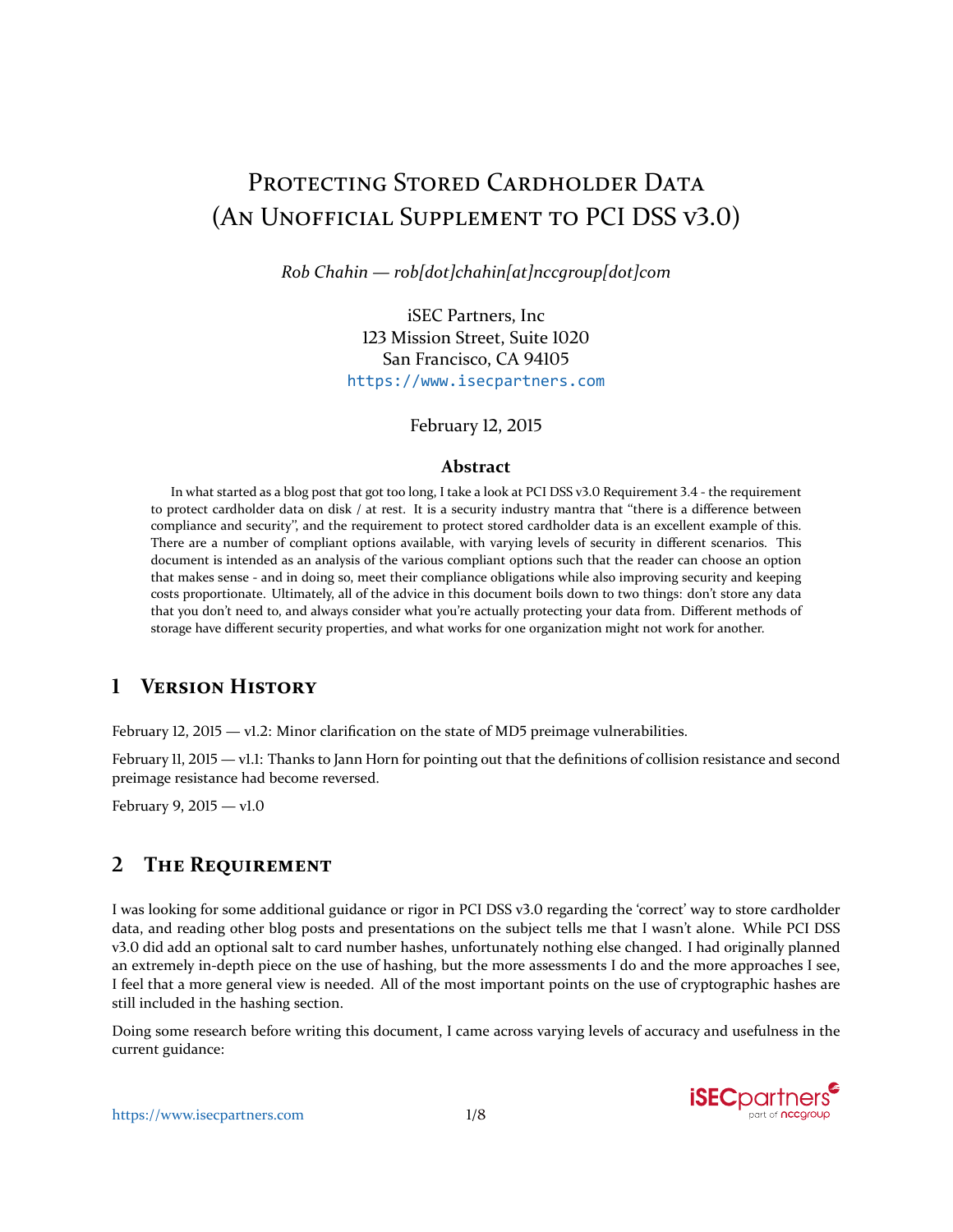``**One-way hash functions based on strong cryptography** — also called hashed index, which displays only index data that point to records in the database where sensitive data actually reside.''

*Source: [https://www.pcisecuritystandards.org/pdfs/pci\\_fs\\_data\\_storage.pdf](https://www.pcisecuritystandards.org/pdfs/pci_fs_data_storage.pdf) (2008)*

Frankly, this is just incorrect, but it was written in 2008.

``PANs stored in primary storage (databases, or flat files such as text files spreadsheets) as well as nonprimary storage (backup, audit logs, exception or troubleshooting logs) must all be protected.''

*Source: PCI DSS v3.0 Requirement 3.4*

Protecting the card number is hopefully evident to anyone subject to PCI DSS, but that's the point of every requirement. The guidance here falls short of articulating any risk.

``Full disk encryption helps to protect data in the event of physical loss of a disk and therefore may be appropriate for portable devices that store cardholder data.''

*Source: PCI DSS v3.0 Requirement 3.4.1*

It seems that the SSC is acknowledging a critical point here: that **full-disk encryption is valuable primarily for movable or removable media.** The requirements also acknowledge a difference between file, column and disk encryption, but don't articulate what that difference is.

The requirement is specified in DSS v3.0 with auxiliary information in information supplements and FAQs, all of which can be easy to lose track of when you're looking at hundreds of other requirements. The standards documentation does not currently provide guidance on when different kinds of storage are appropriate.

## **3 THE POINT**

You can pick any one of the compliant data storage methods, implement it, and have your assessor sign off. However, with a handful of different approved methods of storage — all of which function very differently — **the more important question is: what are you protecting the cardholder data from?**

Each of these methods protects against different threat actors (the people trying to steal your data) and compromise scenarios in different ways, but this is often not considered when deciding which method to go for.

As it stands, these are your options:

- One way hashes, meeting the definition of "Strong Cryptography"; with an optional but "not required" salt, specifically to protect against pre-computed hashes.
- Truncation, defined as ``permanently removing a segment of PAN data'', most often by deleting all but the first six and last four digits.
- $\cdot$  "Tokens and one-time pads" note that these are two distinct things, and are explained separately in this document.
- Encryption plus good key management.

Let's take a look at some pros and cons. Some vendors conveniently forget to include the cons in their own documentation.

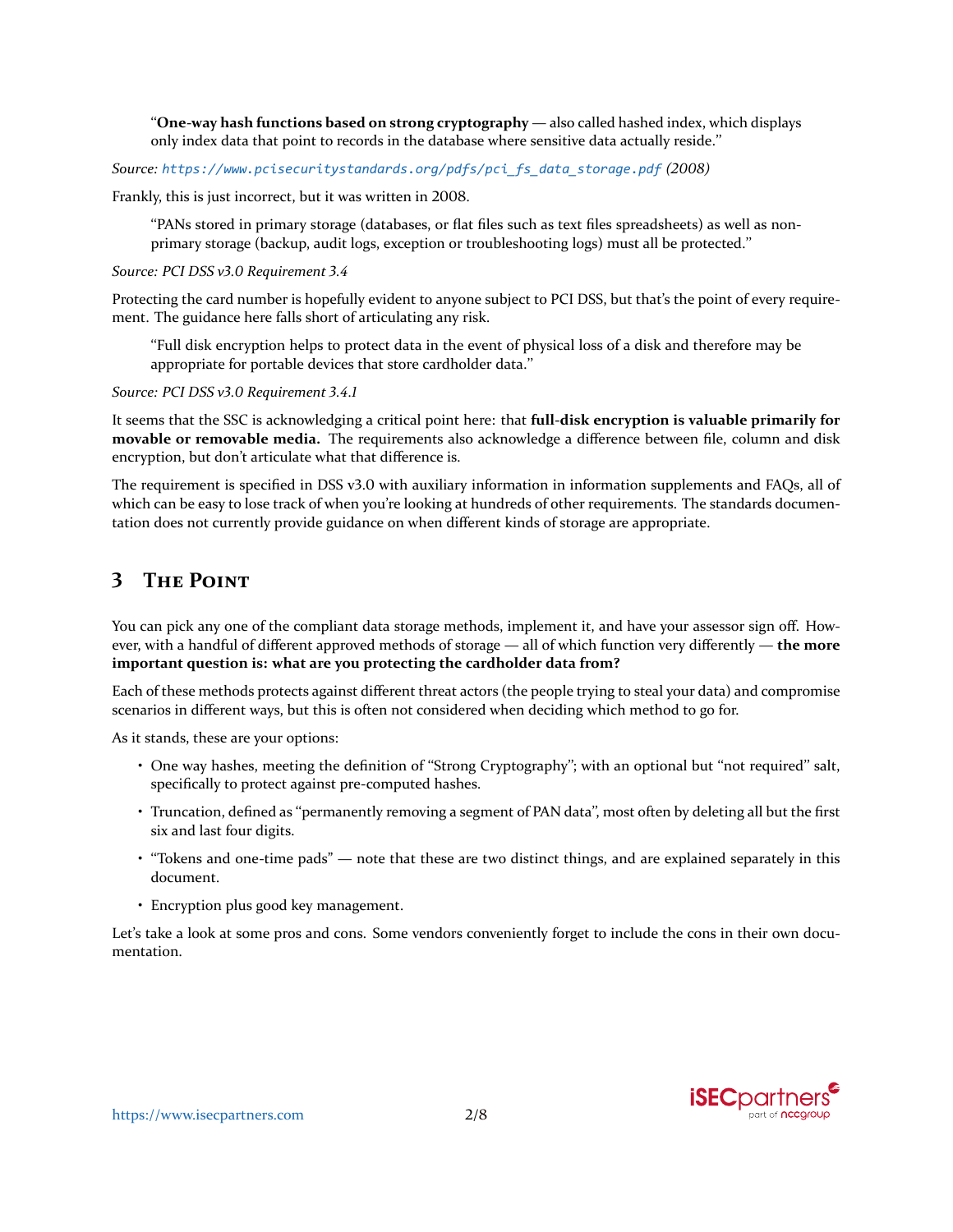## **4 TYPES OF CARDHOLDER DATA PROTECTION**

### **4.1 TRUNCATION**

This is the easiest option to address. If you don't need the card number — for example, you process a transaction as soon as you receive a card number, and you don't need it for repeat transactions — you don't keep it. **The first six and last four digits are not protected under PCI**, and are mostly useless to an attacker. You generally do not need to protect these for compliance purposes, but be mindful of who has access to them, and what other data they might have access to. There was a high-profile breach of an email service in 2012 because the provider was using the last four digits as identity verification.

First six and last four are sometimes an alternative for hashing, as — combined with other cardholder data — they can uniquely identify a card, if not across your entire customer base, at least within the range of people with a given name. They're not guaranteed to be unique, so another method is necessary if uniqueness needs to be guaranteed.

The last four alone are often stored in clear text so they can be displayed to a customer to help them identify their own cards. Stored alongside an encrypted or tokenized number, this is often not a problem, but **storing cleartext alongside a hash is a major problem**. This is discussed further in the hashing section.

## **4.2 ONE-TIME PADS**

Popularized in the two World Wars, one-time pads are a mechanism for perfect encryption. By combining your secret message (card numbers) with a secret value (the pad), the encryption is unbreakable for as long as the key is unknown.

If you're wondering why we don't use this for encrypting everything, it's because it has some major limitations. First, the pad has to be as long as the data you're encrypting (hence 'pad'), and can never be reused (hence 'one-time'). For a 16-digit credit card number that's easy enough, but for large files it gets tricky — for one thousand IMB photos, you'd need a 1GB encryption key. Second, you need a way of securely transmitting the secret to someone else and a secure location to store it  $-$  if you have those, then why not just use those to store and transmit the card number?

One-time pads still see a lot of use in the military, but not so much in commerce. You can think of it as encryption with gigantic encryption keys and no built-in key exchange mechanism. Some of the other options in this list use it as part of a larger solution.

#### **4.3 ONE-WAY HASHES**

#### **4.3.1 Why MD5 is really broken**

It's pretty widely known that MD5 is `cryptographically broken', and does not meet the PCI requirements for strong cryptography. However, it's widely misunderstood why this is.

One-way hashes are great. They have a wide range of uses, from storing a secret value in a way that lets you match input to a secret without knowing what the secret is, to providing digests of large data for integrity checking. They have so many uses because they have so many properties, but for storing card numbers we rely only on one of those.

The property that we rely on is called 'preimage resistance', and it means that given the hash of a card number, you have no way of calculating the original card number, i.e. the hash is truly one-way. If you lose all of your card hashes, it should be impossible for an attacker to derive the card numbers.

Two of the other big properties of a hash are second preimage resistance, and collision resistance.

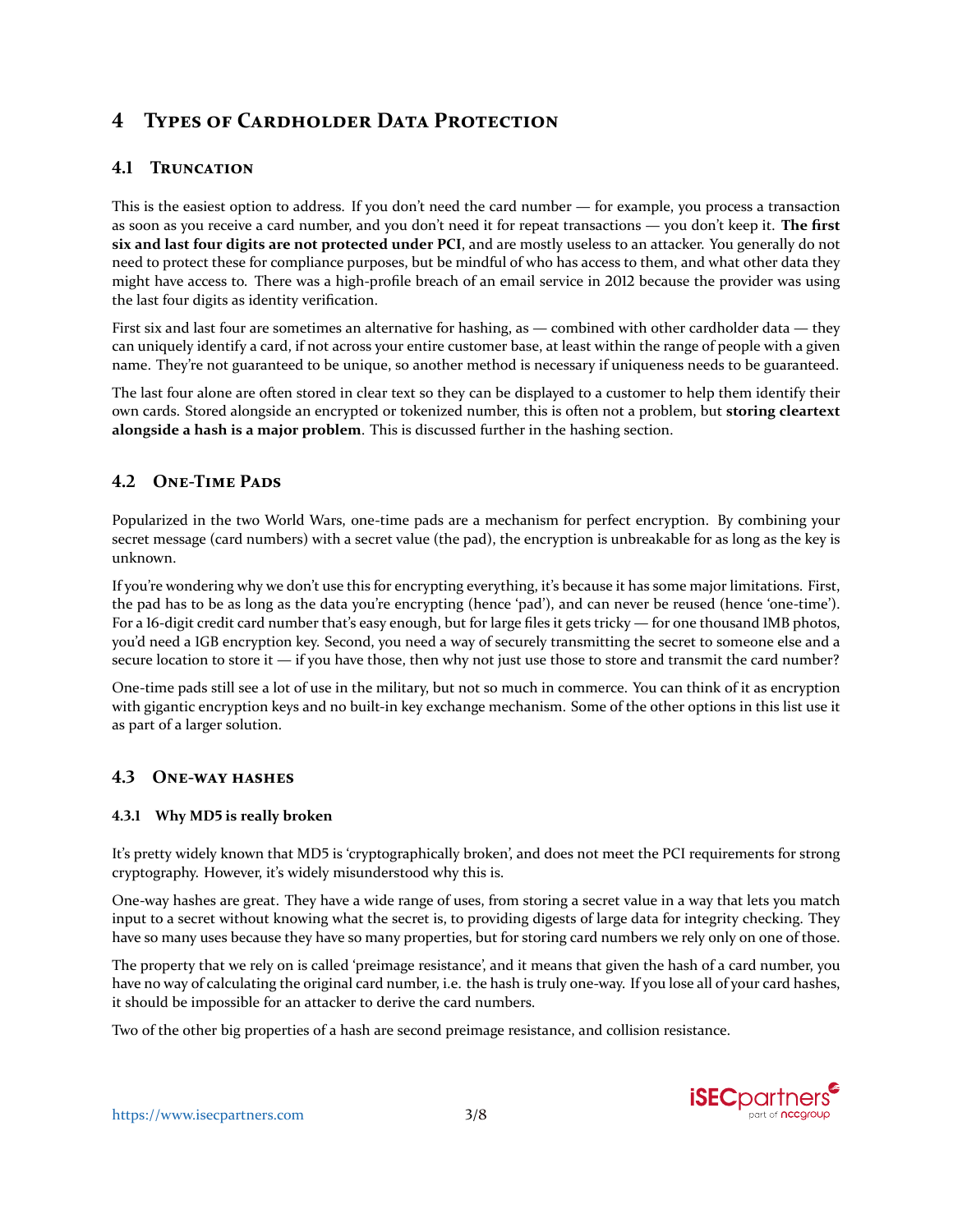Second preimage resistance means that given a card number, you cannot find another card number with the same hash. This is good when we store a card number because we're usually checking a card against a hash to see if it matches. If there were collisions, we might get a false positive match. Fortunately, credit card numbers have a limited range of values, and we can pretty trivially demonstrate that for ALL card numbers, there are no collisions with any hash function in use today.

Collision resistance is like a combination of preimage resistance and second preimage resistance; it means that you cannot pick two card numbers that result in the same hash, without the limitation of having to start with a given number; you get to choose both. This property is made redundant in the same way as second preimage resistance.

So for storing a hash of a card number, we really just need preimage resistance. If we take a look at MD5 as the example of the weakest hash still widely used, it has that for our purposes. The broken part is the collision resistance — you can generate two messages with the same MD5 hash, but not when your messages are 16-digits. We know that because we can easily generate all of the possible 16-digit MD5 hashes.

That last statement is critical. **The same thing that allows us to generate all MD5 hashes to demonstrate that collision and second preimage resistance are still in place for credit card numbers is the same thing that makes MD5 unfit for use — it's really fast.**

#### **4.3.2 Why the alternatives are broken as well**

According to the oclHashcat website<sup>[1](#page-3-0)</sup> (a tool for bruteforce attacks on hashes) and some benchmarks generated on real-world hardware, we can generate 8.5 billion MD5 hashes per second on a computer with a \$200 graphics card. Build a machine designed to bruteforce hashes, and we can pretty easily reach 100 billion MD5 hashes per second.

An AMEX PAN is 15 digits long, and the last digit is predictable when you're guessing because it's a Luhn digit. An AMEX also starts with either a 35 or a 37, so the first digit is known, and the second digit is easily guessed. That leaves us with [2](#page-3-1) trillion possible combinations.<sup>2</sup>

On our very high-end test machine above, it would take 20 seconds to try all of them. (There are some minor complications — generating the Luhn digit isn't a feature of the tool, so that becomes limited by the CPU. In practice we would actually just add the last digit as another unknown digit — so it would take 200 seconds to try all of them.)

No QSA worth his or her salt (no pun intended) will have signed off MD5 storage in the history of PCI, and that's great news — the cryptographic weaknesses in MD5 have been known for a long time, and every practicing QSA should know this. This weakness is the reason that MD5 doesn't meet the PCI definition of `Strong Cryptography'. In fact, the PCI definition of `Strong Cryptography' doesn't even include hashing algorithms; it defers to NIST SP 800-57 Part 1, which says that the SHA family of hashes are allowed.

SHA-1 on the same machine we use as an example above can be bruteforced at a rate of about 30 billion hashes per second. That's 30% of the speed of MD5, so even factoring in the extra work to include the last digit in our bruteforce attack, that takes us to 11 minutes.

Similarly, for other popular hashes:

SHA-256: 27 minutes

SHA-512: 73 minutes

This type of attack is highly parallelized  $-$  in the examples above, we can actually test the card numbers against every single hash you store at the same time by generating a candidate hash once, then comparing it extremely



<span id="page-3-1"></span><span id="page-3-0"></span><sup>1</sup><http://hashcat.net/oclhashcat/>

 $2$ Some papers on this topic also assume that the first six digits — the issuer or bank identifier number (IIN/BIN) — are predictable. This would only be true in edge cases where you store detailed information about the type of card that a customer is using, which is rarely done in practice. However, a list of most IIN/BIN codes is not difficult to acquire, so if you do store additional card metadata such as this, be aware that your hashes are weakened further.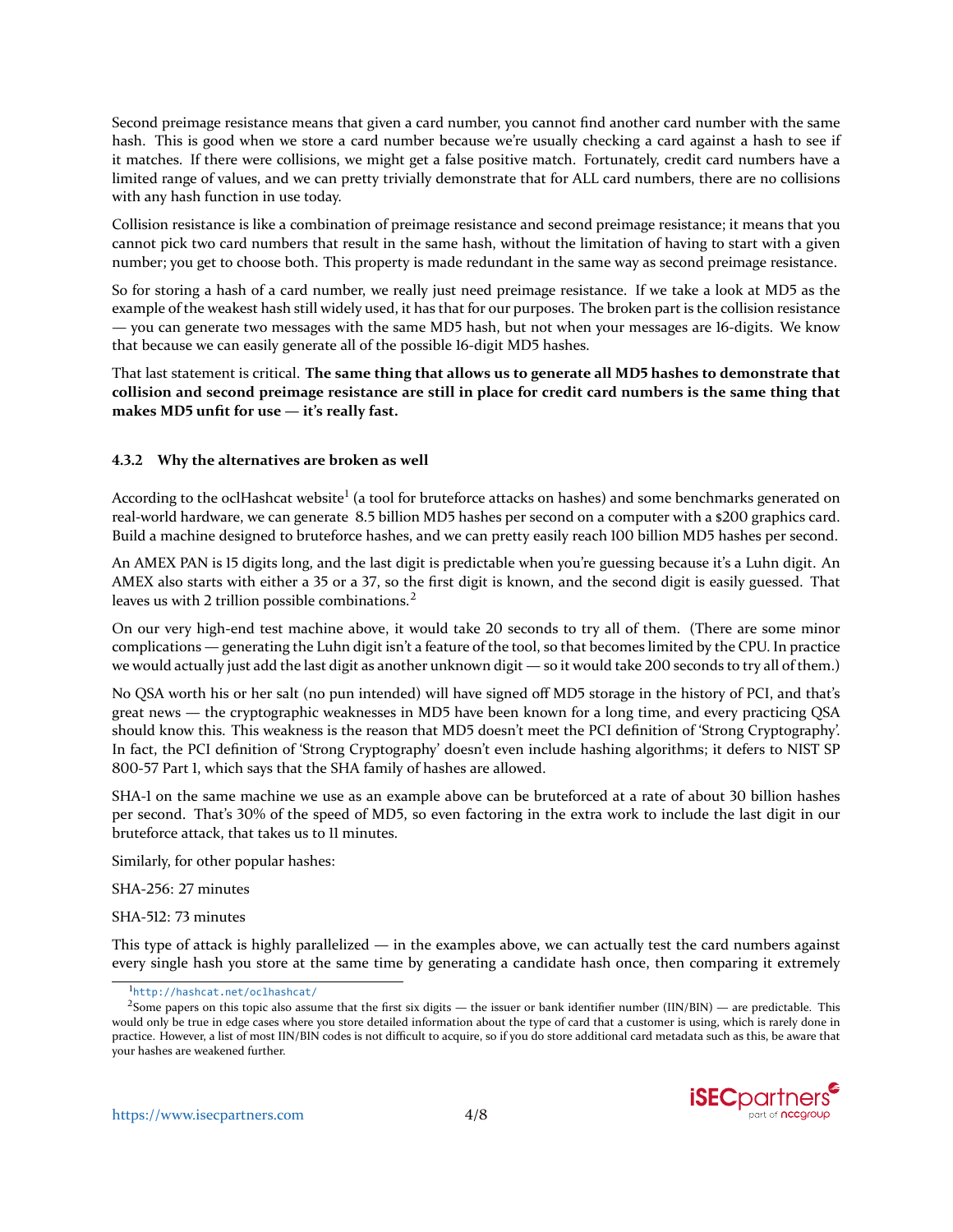quickly to every stored hash. Our 73 minutes figure means we can 'crack' every one of your ten million stored cards in 73 minutes (give or take a small overhead)..

#### **If you consider MD5 broken for the purposes of storing a card number, you should also consider all of the SHA hashes as broken as well.**

#### **4.3.3 What ISN'T broken?**

There are two techniques used to prevent the bruteforce of hashes described above — salting and slow hashing.

First, salting. In PCI DSS, this is the (optional) "additional, random input value" described in the guidance column. By introducing this random value, you prevent pre-generation of all possible hash values, and more importantly, you prevent the parallelization of the attack above. If every card uses a unique salt, the attacker has to attack each card individually — so we would need to spend up to 73 minutes attacking the first card, 73 minutes attacking the second, and so on.

Even with a salted SHA-512 hash though, we're losing a credit card on average every 37 minutes (because, statistically, we will find a card halfway through the search). That's not good enough. The situation gets worse when you look at why people are using salts. Often, it's to store a list of all of the cards you've received, and to check a new incoming card to see if you already have it — for example, if you're doing your own anti-fraud or blacklisting. However, to compare that new card against your stored cards, you need to know the salt of the card you're comparing it to. You don't know which card you're comparing it to in a blacklist scenario, so you have to generate one hash of the new card for every unique salt you already have. You are effectively attacking your own card numbers. To work around this, people use a shared salt, or no salt at all, and remove the primary benefit of having a salt in the first place.

Another point of confusion is the concept of a secret salt. Rather than storing the salt with the hash (which is the correct place to store it), some companies store the salt away from the hash, using the logic that an attacker stealing the hashes won't have access to the salts, and therefore won't be able to bruteforce the hashes. If an attacker has compromised your database, why assume that they haven't also compromised your secret salt location? The salt is not an encryption key, but if you treat it like one, expect to be assessed against the key management requirements. Storing the salt elsewhere introduces complexity, but rarely security.

The second technique is using a hash that isn't designed for speed. "Slow" hashes like bcrypt and scrypt are designed to require a lot of work, and to be scalable to require much more work as our computers get faster.

Attacking bcrypt hashes with our test machine results in around 1,700 hash candidates per second — over two million times slower than attacking SHA-512. This is using a work factor of 10 — bcrypt is configurable, so you can raise or lower this number as necessary. Work factor 10 is a reasonable medium when considering that new credit card numbers are accepted relatively infrequently. With hashes generated at 0.0000005% the speed, the hashes are defeated at a much more reasonable pace — about every 50,000 days, on average. This is assuming unique salts, which are built into bcrypt. If you force the hash to use a shared salt because you're doing blind lookups, then it will take 100,000 days to find every single card number you have stored. If that's one million cards, expect to lose ten per day.

The major limitation to using slow hashes, or any type of hash, is that a bruteforce attack generates hashes just as you would. In fact, oclHashcat has a number of shortcuts that allow it to generate and test them faster than you can,<sup>[3](#page-4-0)</sup> and your attackers can use specialized hardware, while you're limited to general-purpose compute resources. The more work you require for the hash, the slower they can be attacked, but the slower they can be generated by your own servers. **No matter how much work you require, hashes can still be attacked.** As it stands, hashing is an arms race, limited by how much work they require (based on your choice of algorithm), and how quickly your attacker can generate them (based on their computing resources and more efficient tools).



<span id="page-4-0"></span><sup>3</sup><http://hashcat.net/events/p13/js-ocohaaaa.pdf>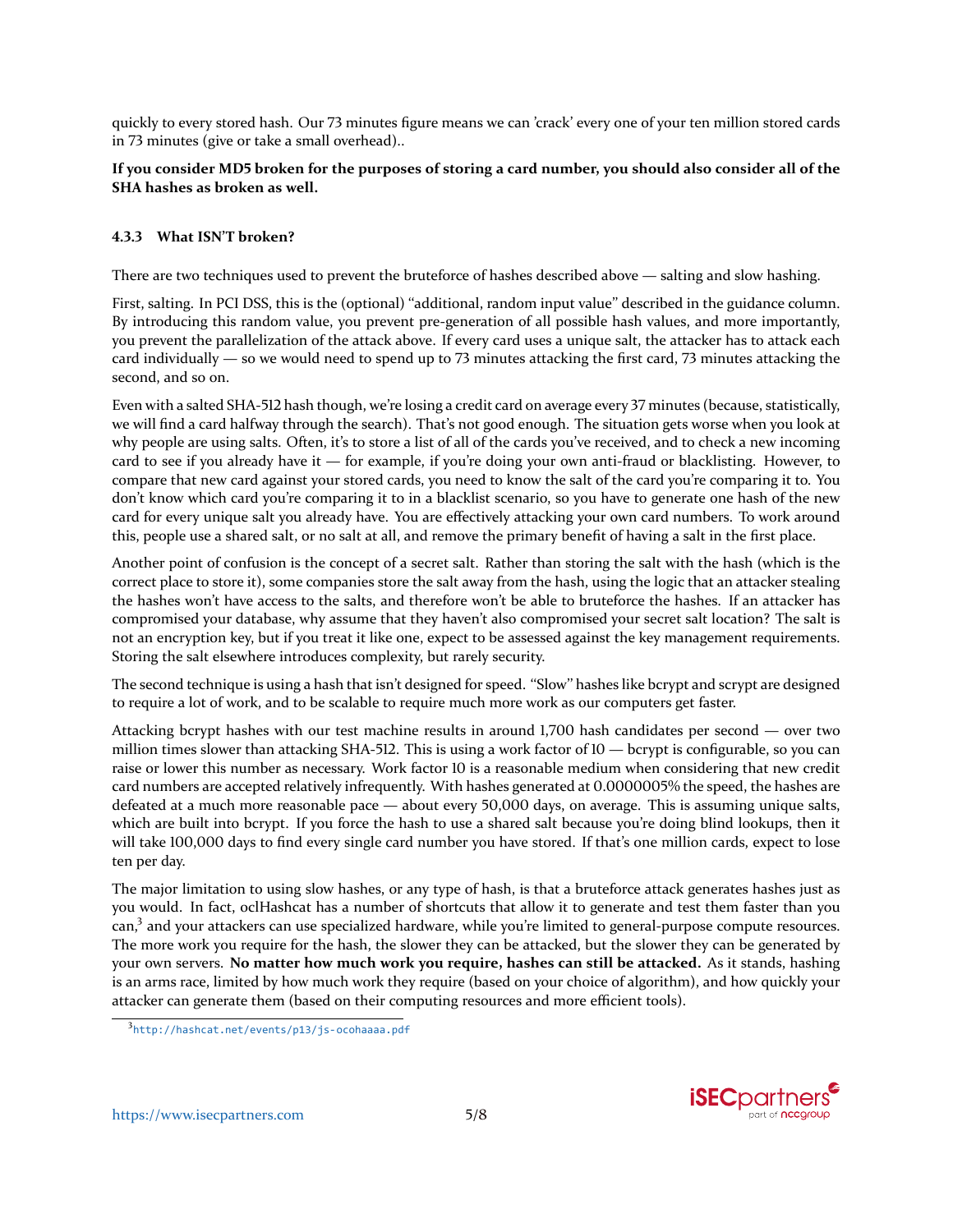If a hash is absolutely required — and often it isn't — the goal is to make it unattractive to attack them, and to buy cardholders time to replace their cards before they are defrauded. **If you lose those hashes, you've still been breached.**

#### **4.3.4 Storing hashes with cleartext**

One thing that PCI DSS v3.0 is clear about is the increased risk if partial cleartext is stored alongside a hash. Using the numbers above, if you store the last four digits in cleartext, you reduce the security of your hash by a factor of 10,000. Attacks that would have been measured in hours-per-card will now be measured in cards-per-second. If you store the first 6 and last 4, you may as well give up.

If you currently store, or are planning to store, partial cleartext alongside a one-way hash, model how long it would take to perform a brute force attack. No matter how strong your hash is you'll likely find that it's not strong enough.

### **4.4 ENCRYPTION**

If you have a requirement to store the card numbers locally and to retrieve them at a later date, perhaps to send them on to third parties, encryption is the way to go. However, there are many types of encryption that protect against different things, and **your choice of encryption method should be informed by the threat actor**. Let's look at the common places to encrypt: in the application, in the database, and on the disk.

In the first of these, your application encrypts data as it's received. Everything downstream of your application has no access to the keys, so the data is protected from attacks against those systems. If the application accepting card data doesn't need to see the card data at a later date, you'll use asymmetric encryption — the application will encrypt with a public key, and then even the application will be unable to decrypt the card data. The private key will be stored in another, much more restricted part of your network, and all card data decryption will take place there. Using an e-commerce website as an example, this would protect against many common website attacks assuming that the website infrastructure and the decryption environment are suitably separated.

This is probably the best place you can encrypt data, but there's a major caveat. Somewhere, there is a key to decrypt the data. **Even if you store the key in an HSM, there is some application that has access to decrypt data**; if there weren't, then why is the data using reversible encryption? You can massively limit the exposure of the key or decrypting application, and you can apply additional controls like rate-limiting and other context-dependent authorization, but it's not bulletproof. I've had clients try to work around this by telling me that the key is encrypted — but where is the key-encrypting key? And if that's encrypted, where is the key that encrypted THAT one? To paraphrase Terry Pratchett, it's keys all the way down. Note that key management is a problem regardless of which encryption method you use; but the other forms of encryption have bigger problems that overshadow this one.

A layer down, and much easier to implement, is database encryption — whether that's tablespace encryption or column encryption. In this model, the database manages the keys and encrypts all sensitive data it receives. It's encrypted on disk and only accessible through the database interface (e.g. just reading the database files or filesystem backups won't disclose data). However, it IS still accessible through the database interface. **Anyone with access to query the data in the database can query the cardholder data in cleartext.** You can use access controls to limit this, but then you're relying on the access controls, not the encryption. This protects against an attacker with access to the database storage location but no access to the database itself, but does nothing to protect against SQL injection. Column-level encryption can also be used to hide data from your database administrators, but practically, a motivated and malicious DBA will be able to work around this restriction — after all, they have access to the database settings and all of the user accounts.

Further down still is disk encryption. You can encrypt the entire disk so that any data written to it is automatically encrypted. While this provides extremely convenient encryption, it also provides convenient decryption. Anyone with access to the system can also read the decrypted data. Full disk encryption only really protects against the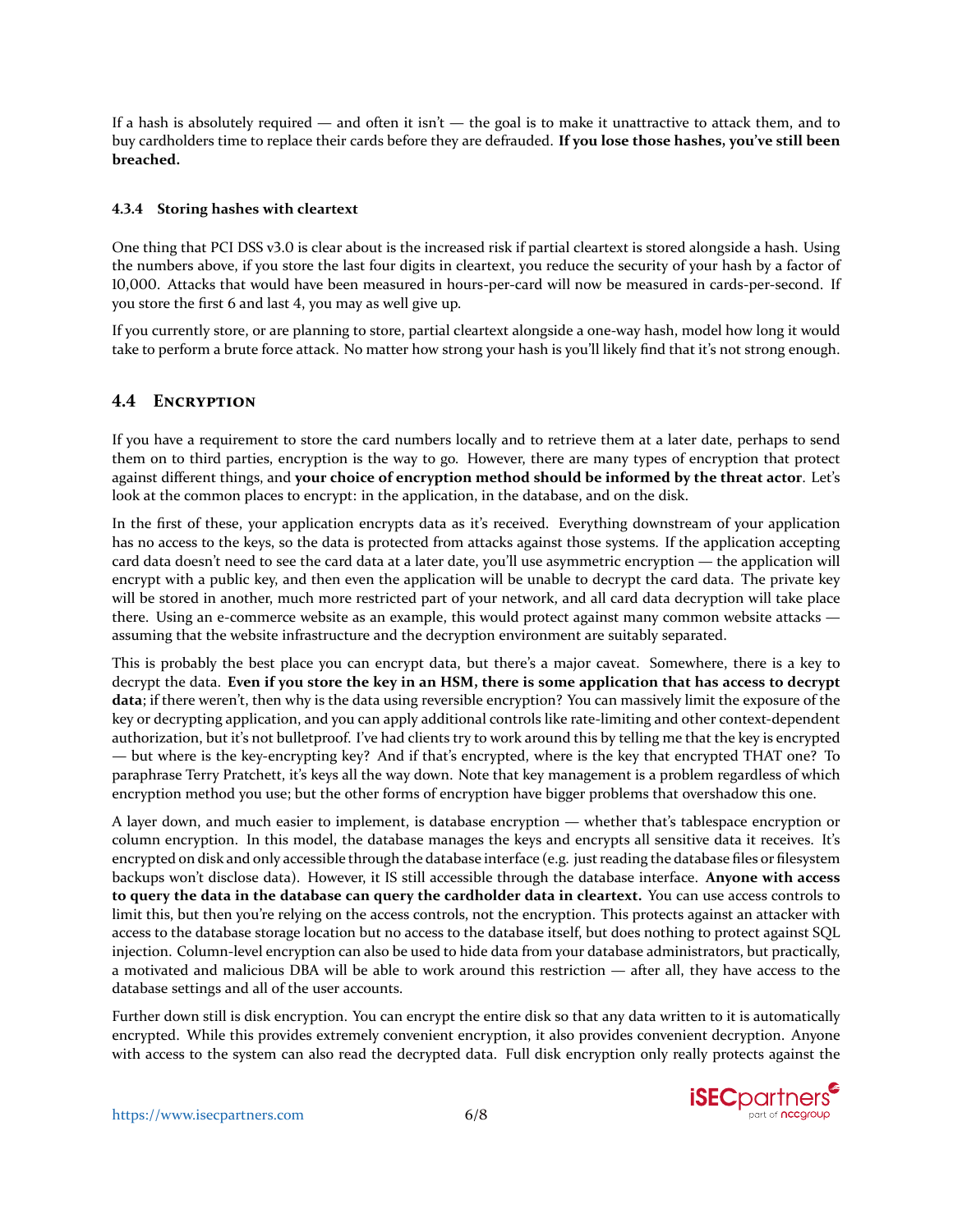physical theft or loss of the machine or drive — which is great for a USB drive or a laptop, but doesn't add much to the servers in a secure datacenter, and **does nothing to protect against vulnerabilities in your software.**

So how do you choose which layer to encrypt your data at? PCI DSS doesn't yet provide guidance for making that decision — requirement 3.5 clearly allows for full disk encryption, so if compliance is your goal, why not go with that? Well, because it's expensive and operationally complex.

In addition to specifying encryption requirements, the DSS specifies key management requirements. Ultimately, there must be some key that isn't stored on the server. That means it must be stored by a separate service (like an HSM), or by people (as components). Having people act as key custodians means that those people need to be available when your server restarts, or it will be unable to read its own data. For most organizations, that option is ruled out. There are plenty of HSMs and key management appliances available that will allow your servers to boot and decrypt themselves without a human (as long as the HSM itself doesn't need to restart), but they're frequently expensive.

So we've established that full disk encryption, and to some extent database encryption, are expensive, awkward, and don't defend against much. That means we can do one of three things:

1) Leave everything as it is, and require expensive, awkward encryption that protects from a very small set of attacks.

2) Require encryption at a higher layer than disk or databases. This can add pretty great security, but it's also more complex, and requires a decent understanding of cryptography from your application developers or vendors.

3) Forego the requirement for encryption for data that is physically protected.

Where this goes in the future will really come down to which attacks the SSC and the card brands are trying to prevent with requirement 3.4. If the risk is physical theft, then hopefully the requirement will be clarified to state that only media that could be feasibly stolen needs to be encrypted, and the SAN in your locked cage in a locked datacenter with an armed guard doesn't need to be backed up by \$30,000 of crypto hardware.

From a security perspective, if you're going to use encryption, you need to be aware of what your threat model is. **When you decide to encrypt data, think about how it's going to be decrypted — and who is going to have the ability to do it.** It is a common fallacy that encrypted and protected are the same thing.

## **4.5 TOKENIZATION**

Much noise has been made about tokenization. It's arguably the newest approach to protecting stored data, and numerous vendors have popped up to take advantage of this new market. Like any other new trend, there's a lot of conflicting and often inaccurate information.

Broadly speaking, there are two models of tokenization:

- 1. Tokens sent to you via a third party such as a payment processor
- 2. In-house tokenization.

In the first model, a third party is responsible for storing the card number, and they give you a token to represent that card. Ideally, it's not actually generated from the card number directly, but is a reference (like an index). That index will be tied to that specific processor and to you, so the loss of that token is limited in how it could be abused.

This is a very effective control in scenarios like payment redirects and hosted checkouts. You never need to see the card number, so you never do, and the compliance obligations are shifted to the payment processor. They give you a token that you can use to reference the card number, both internally and when processing transactions, and you don't need to worry (much) about losing it.

In the second model, you develop, or usually buy, an application that converts card numbers into tokens. Some vendors are claiming that this provides huge scope reductions because tokens aren't in scope for PCI DSS and their appliance is hardened so it can't be broken into. Be wary of these.

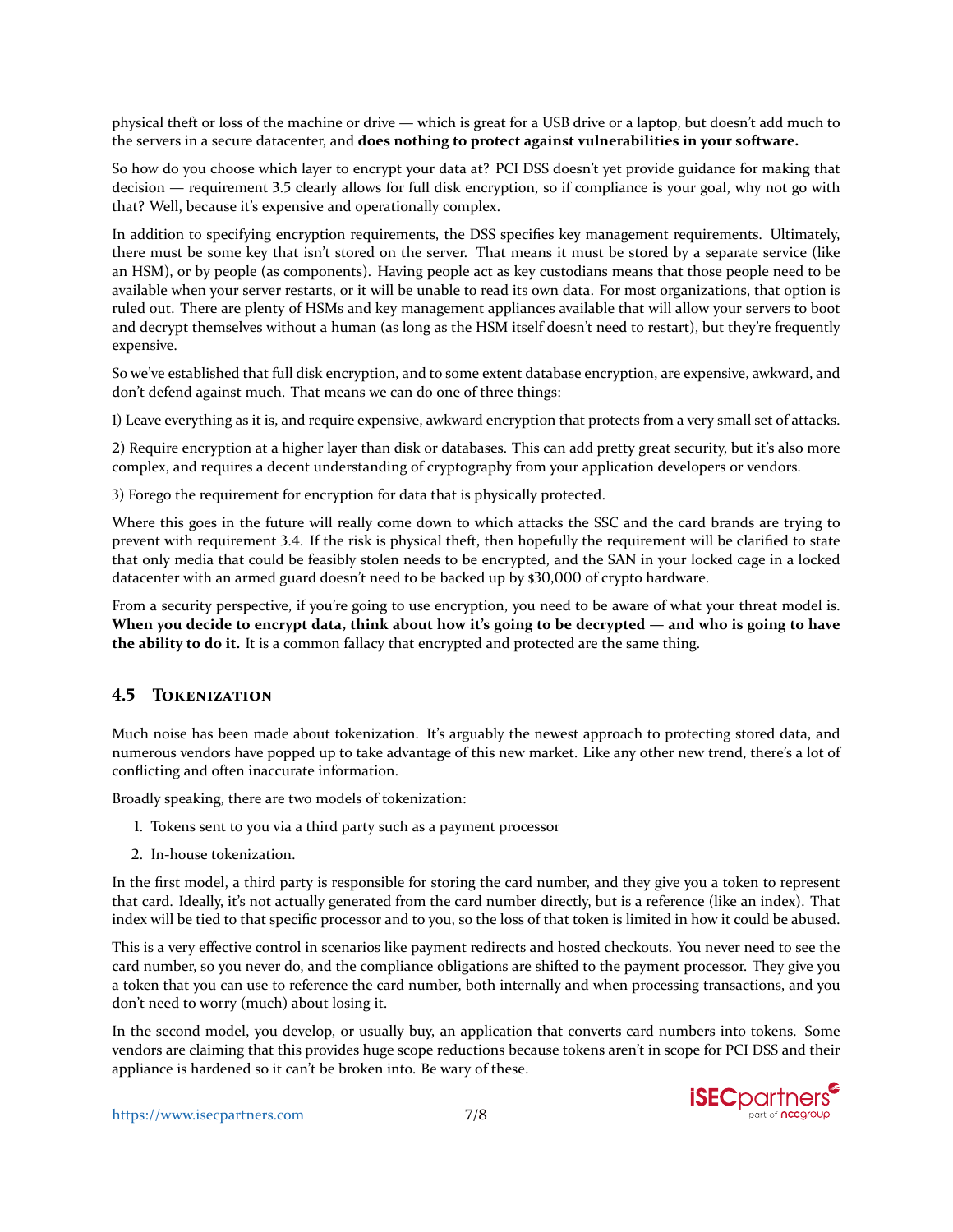<span id="page-7-0"></span>**There is no PCI DSS certification for a hardened appliance.** If a vendor's hardware or software is installed in your environment, your QSA is going to audit it. Frequently, because these appliances are locked down, they are also unable to receive patches from your centralized management, and they may not have been hardened to your standards. Ask your vendor what ability you have to maintain the appliance, and then bear in mind that having to manage the security of an appliance is no less onerous during an audit than doing so for a server.

As for scope reduction, you need to understand how the tokenization product generates tokens. For a third party model, this is irrelevant — their auditor will check this during their assessment. For in-house tokenization, the tokens are either an index value of a card number stored on the appliance, or they're an encrypted value using some proprietary encryption or obfuscation scheme. Either way, you need to understand how the PCI requirements in section 3 are being met. If the appliance performs encryption of any sort, you or your vendor will need to demonstrate to your auditor how the encryption is performed, how it's secure, and how the keys are managed.

Another problem with in-house tokenization is that a token that can be converted to a card number is still treated as a card number, until it moves to an environment where it cannot be converted to a card number. Again, for a third party token provider, this is fine — just make sure the third party doesn't give you a mechanism for retrieving PAN. When it's in-house, though, usually the appliance will give you a mechanism for requesting PAN. Any user or application that can use this mechanism is in scope for your audit, and represents a security risk.

To re-iterate that point: **if your tokens can be converted back to credit card numbers, it doesn't matter how they were generated or who generated them — they are back in scope to some extent, and so are the systems that store and process them.** They might not all be in scope for applying all controls, but they will be in scope for assessing which controls should apply.

One of the great uses for in-house tokenization is a hub/spoke model. If you have a central datacenter that provides services to dozens of branch offices, you may be able to keep the branches out of scope by only sending them tokens while keeping the PAN protected in the datacenter. Just bear in mind that this is functionally not different to encryption — it's just sold to you in a neatly packaged bundle that will hopefully already have its security proven, but don't assume that it has. **The device that performs tokenization will always be in scope for assessment**, unless the SSC releases a special certification.

## **5 CONCLUSION**

There are a number of ways to meet requirement 3.4, but some of them are poorly understood. The most important consideration is not what is the easiest, but what you are defending against.

A reminder of your options:

- **If you don't need card data, don't store card data. You'll save time and money, and you'll sleep better.**
- Hash the data if you need to compare two cards to each other, but question whether you really need to, and remember that it will always be vulnerable.
- If you're relying on a secret value, you're using encryption, and you'll need to meet the key management requirements.
- If you do encrypt cards, think about where the encryption and decryption takes place, and how that does or does not defend against various threats.
- Tokenization performed by someone else is great. Tokenization performed in-house is great if you have a distributed infrastructure. Be wary of vendors with the Next Big Thing, and have your engineers or your QSA speak to them to figure out what the "tokenization" process actually is. It should not be a secret.